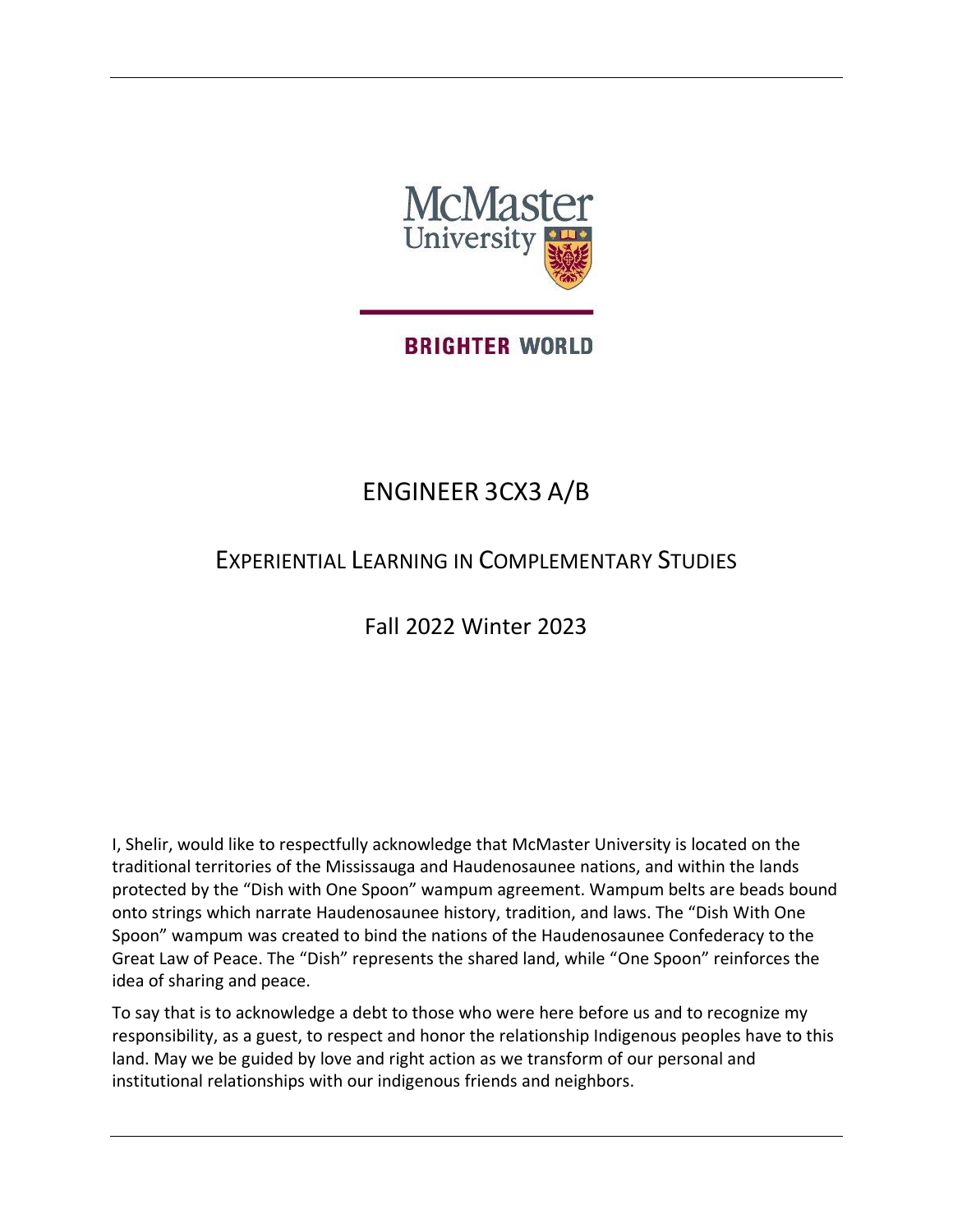**Instructor:** Shelir Ebrahimi, Ph.D., P.Eng. **Office:** ETB 114 **Email:** [shelir.ebrahimi@mcmaster.ca](mailto:shelir.ebrahimi@mcmaster.ca) Office Hours: Scheduled as needed

#### **Our Amazing TA:**

• TBD

Some content and rules may be modified as we go through the course. Instructional Team will make sure to communicate any changes ahead of time with students and provide clarifications and reasoning behind any changes. It is the responsibility of the students to check Avenue to Learn daily during the term and to note any changes.

We consider this classroom to be a place where you will be treated with respect, and we welcome individuals of all ages, backgrounds, beliefs, ethnicities, genders, gender identities, gender expressions, national origins, religious affiliations, sexual orientations, ability – and other visible and non-visible differences. All members of this class are expected to contribute to a respectful, welcoming, and inclusive environment for every other member of the class. Noninclusive behavior will not be tolerated. We will gladly honor your request to address you by an alternate name or gender pronoun. Please advise us of this preference early in the semester so that we may make appropriate changes to our records.

I also, have a goal to create a safe environment, especially now that we have to do most part of the course virtually, where you should feel comfortable bringing forward or discussing any concerns, issues or suggestions regarding the delivery or inclusivity of this course. Do not hesitate to reach out to me; it is my job to make your learning experience as positive as possible.

## **Email Policy:**

Any emails to the course instructor or TA should include '3CX3' in the title, and must be sent from your McMaster email account. Please include all past correspondence to easily keep track of discussions, and please include both Shelir and TA on all course emails (this will expedite a reply from us).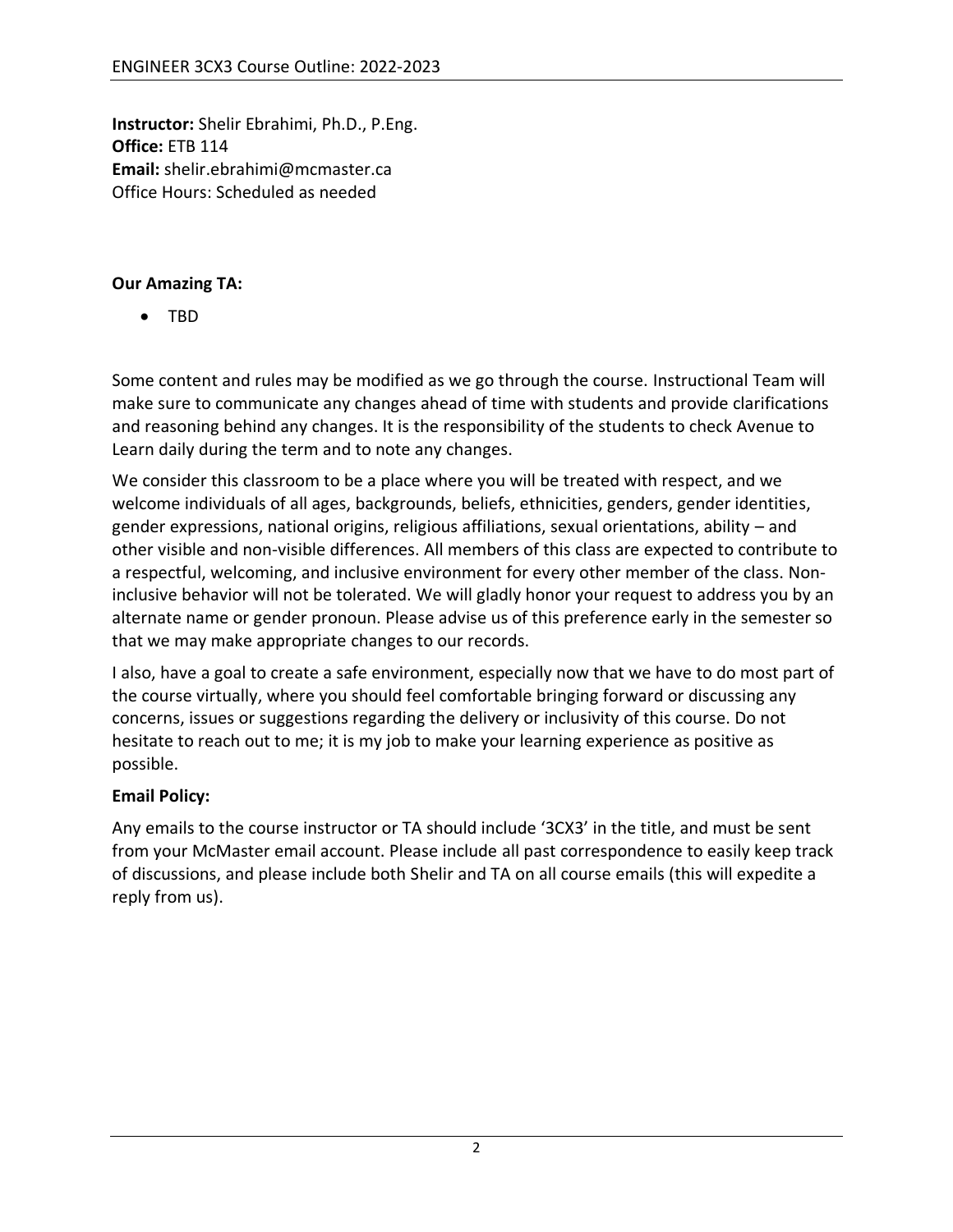## **COURSE DESCRIPTION**:

This course will provide students an opportunity for formal recognition of experiential learning achieved through a substantial contribution to a non-technical co-curricular activity. The course is structured to maximize the value of the skills students learn during their extracurricular involvement, to develop additional relevant skills, and to better articulate the skills students possess going forward. Classroom time will largely be structured in an online workshop-style format, relying heavily on peer-to-peer interactions. This course will require students to take ownership in directing their own learning in the form of selecting appropriate workshops and deliverables relevant to their own learning goals. This course will allow Engineering students to obtain credit in complementary studies, however students from any Faculty or program are welcome to enroll.

## **CO-REQUISITES:**

Level II or higher: students may enroll from any discipline/faculty, this course is not restricted to engineering students Substantial time and energy contribution to a non-technical co-curricular activity: concurrent involvement in at least one extracurricular club/group/team, with a significant role that is primarily non-technical in nature. This can be a role on a non-technical club, or a non-technical role within a technical club. Instructor approval required, following verification of the student's role and commitment with the club or team.

**WEBSITE**: The Avenue to Learn website will be used as the primary location for posting course materials including lecture slides, course notes, tutorial problems and solutions, assignments and solutions, announcements, etc. Marks will be disseminated through Avenue as well.

## **CLASS MEETING DAY/TIME/DURATION AND LOCATION:**

Classes will be held synchronously through an online meeting platform (TBD, but likely Microsoft Teams, and/or Zoom). Our class is scheduled to be on Mondays 7:00 – 10:00 pm. We most likely use the scheduled time to hold our workshops and course related activities. Students will be consulted at the beginning of the course to make sure the schedule works for everyone. If needed, polling software will be used to accommodate for students' existing schedules.

Students will only need to attend a subset of classes, so there should be ample opportunities to avoid conflicts. Class recordings will be made available where possible for asynchronous access. Please see Avenue to Learn for links to the scheduling polls.

## **INTENDED COURSE-LEVEL LEARNING OUTCOMES:**

By the end of this course, successful students should be able to:

- 1. Appreciate the complexity, and value the importance of non-technical / professional / durable skills, and be aware of potential development opportunities.
- 2. Identify specific skills for development related to extracurricular roles and beyond, set relevant and achievable learning outcomes aligned with personal goals, and plan a strategy for learning in a peer-to-peer environment;
- 3. Apply intentional approaches and develop self-awareness towards one's own learning processes, as determined by and through the process of critical reflection and experiential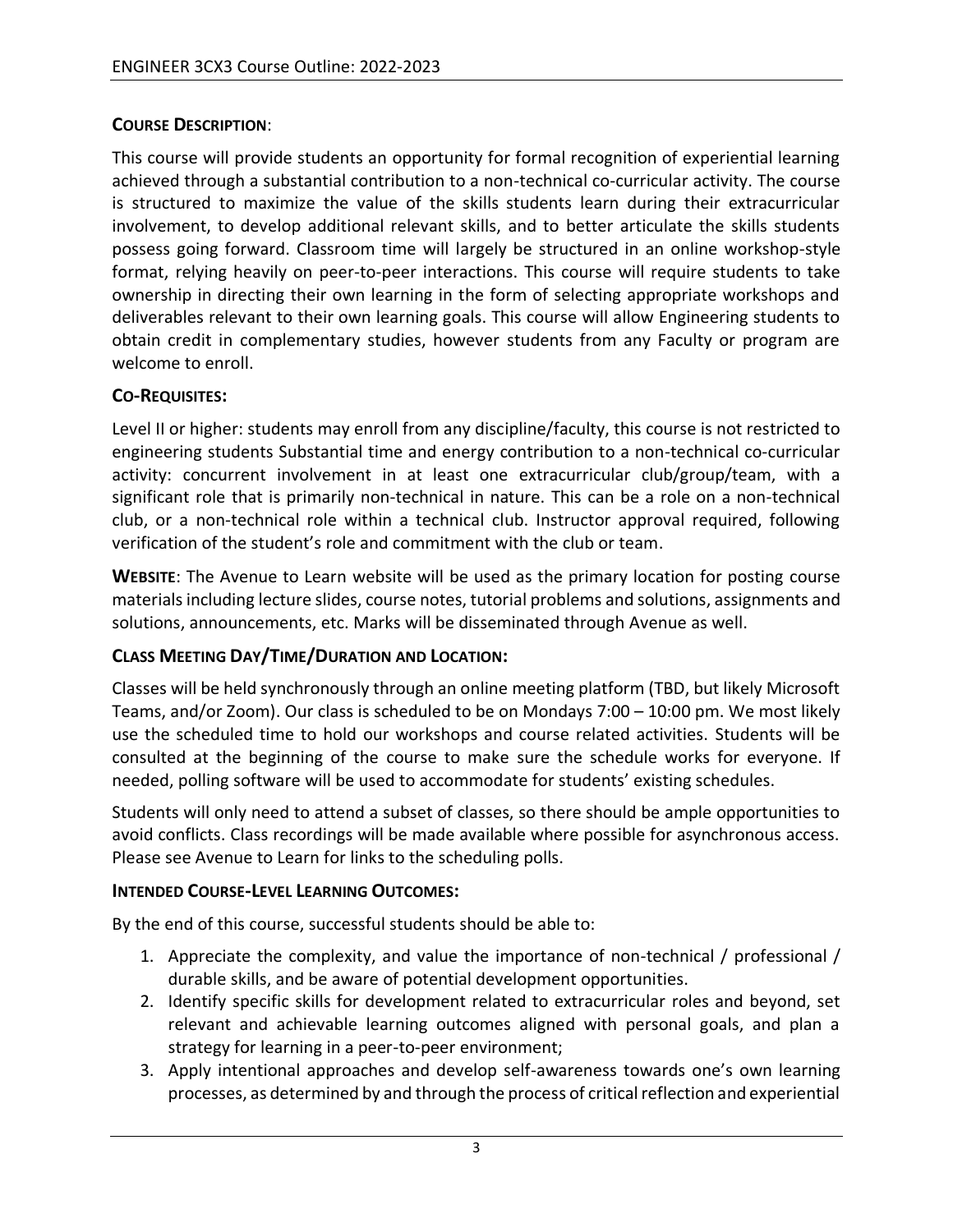learning;

4. Articulate skills developed from experiences in a tangible manner, by conveying through appropriate mediums (e.g. LinkedIn, resume, job interviews etc.);

## **COURSE STRUCTURE**

The course is structured to maximize the value of the skills students learn during extracurriculars, to develop additional relevant skills, and to better articulate the skills students possess going forward. Classroom time will largely be structured in a workshop-style format, relying heavily on peer-to-peer interactions, and will focus on developing skills such as:

- leadership and management,
- Self-directed learning.
- Teamwork and conflict management,
- Communication,
- Budgeting and sponsorship, etc.

Students will choose from different deliverables that align with their goals and their extracurricular duties, allowing students to track progress throughout the year, resulting in a tangible outcome demonstrating the skills that have been developed.

To promote student ownership of their learning, and to ensure that the course supports relevant learning aligned with student goals, students are only required to attend **three (3)** out of the total five (5) (or maybe 6) workshops offered. This does not include Workshop #0 – Reflection, which is **mandatory**. However, students may attend more than three workshops if they choose.

As the workshops are not finalized yet, the final list and descriptions of available workshops will be released closer to the September 2022.

## **COURSE ASSESSMENTS**

Engineer 3CX3 is a **graded** course, meaning that students must achieve a minimum course grade of 60%, AND submit **all** assessments to pass the course. Assessments will be evaluated in a numerical grade-based fashion for the primary purpose of providing students with formative feedback. A primary intent of this course is to help students develop into self-directed learners, and feedback is a critical component of learning. Engineer 3CX3 is a unique course in that students enrolled will be from a variety of programs and levels of study. Therefore, assessment criteria may need to be adjusted over the course of the year to better accommodate everyone. The instructor reserves the right to adjust any of the assessment criteria, however, students will be consulted to ensure fairness.

#### **ASSESSMENT OVERVIEW**

| Assessment                     | Due Date (tentative) | Weight (%) |
|--------------------------------|----------------------|------------|
| <b>Goal Setting Reflection</b> | Mid October          | 10         |
| <b>Workshop Activities</b>     | 1 Week post workshop | 30         |
| Choose Your Own Adventure      | Early January        | 10%        |
| Proposal                       |                      |            |
| Mid-point Portfolio            | December             | 15         |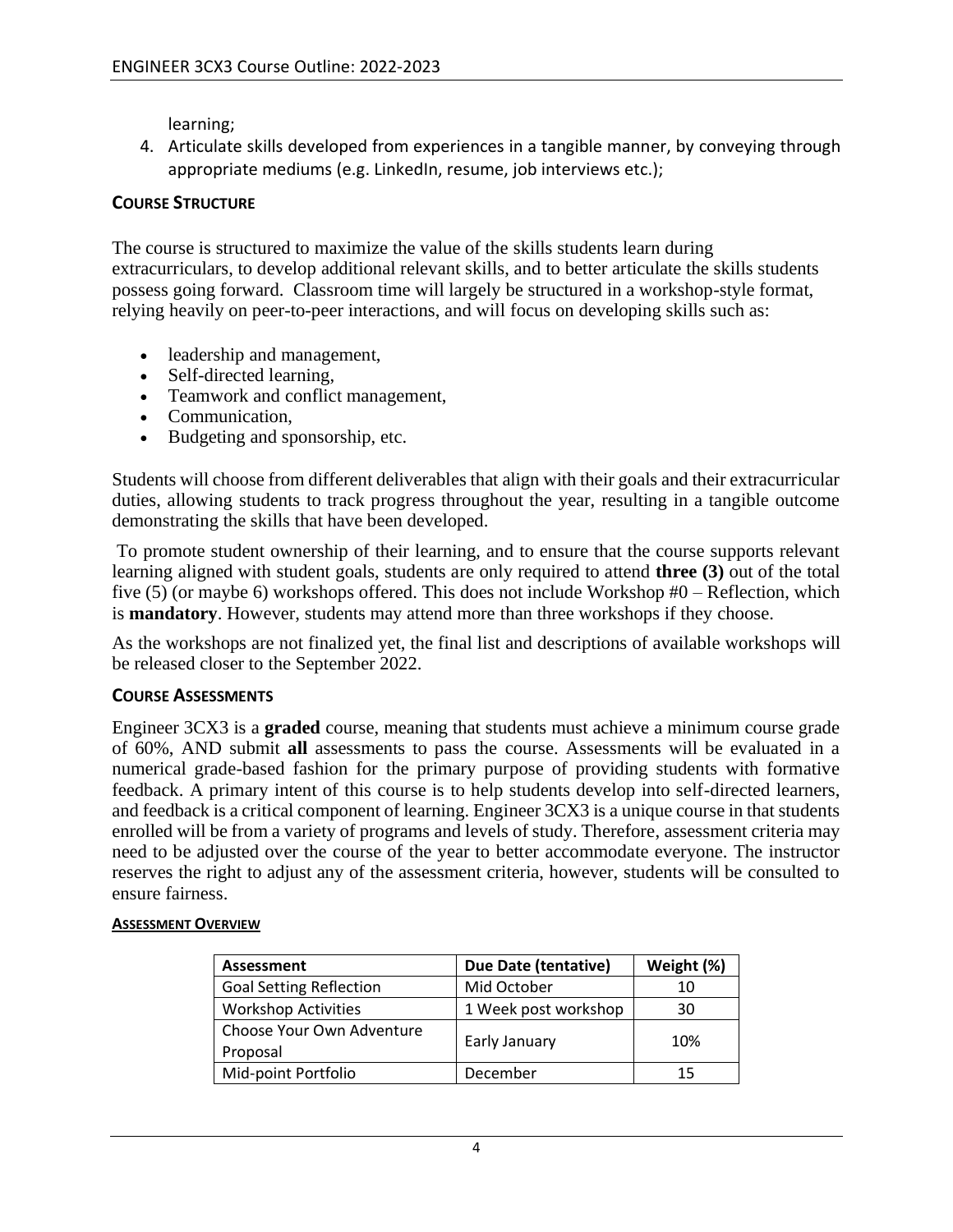| Assessment                                            | Due Date (tentative) | Weight (%) |
|-------------------------------------------------------|----------------------|------------|
| Choose Your Own Adventure<br><b>Final Deliverable</b> | March                | 20%        |
| <b>Final Portfolio</b>                                | April                | 15         |

**Note:** All course related documents and assignments will be submitted on Avenue to Learn.

#### **ASSESSMENTS DESCRIPTION**

**Goal Setting Reflection:** By reflecting on the whole of your extracurricular experiences to date, you will identify your primary goals for the course, what you are hoping to learn, and how to measure success. The goals will serve as a compass for the other elements in this course, which will measure your progression. This will closely link to your Term 2 'Choose-your-own-Adventure' project.

**Choose-your-own-Adventure' project:** You will pick your own project for the course. This should align with your own goals, and be relevant to your extracurricular role/duties. The idea is to be applying what you've learned so far to contribute something valuable to your club or team. Examples could include:

- Writing relevant Standard Operating Procedures (SOPs),
- Establish official transition protocols for member roles,
- Adapt and deliver a relevant 3CX3 workshop to your extracurricular team,
- Develop a relevant 'workshop' based on extracurricular role/team and deliver to 3CX3 class ( $\rightarrow$  Showcase Event day!)
- Propose your own!

#### **Course Statements**

#### **MISSED COURSE WORK, EXTENSIONS, AND LATE PENALTIES:**

Late penalties for all Reflection assignments will be a deduction of 10% per day. Any requests for extensions must be received at least 48 hours prior to deadline to be considered. In the event that a student cannot attend three (3) of the offered workshops in Term 1, they will be responsible for identifying and attending other relevant workshops at McMaster that focus on non-technical skills.

Workshop eligibility must be discussed with the course instructor prior to attending the workshop. Reflection assignments will still be due 2 weeks post workshop. Given the flexible nature of the 'Choose-your-own-Assessment' project, and that the metrics for success (including due date) will be proposed by the student and discussed with the course instructor, these activities should proactively accommodate student schedules. Any instance that falls outside these circumstances will be dealt with on a case-by-case basis.

#### **EXTRACURRICULAR ELIGIBILITY**

Your extracurricular involvement will have been verified prior to your enrolment in this course, however if your involvement does not meet the expectations agreed upon at the outset of this course, the instructor reserves the right to deny credit. Any instances will be informed by discussion between the instructor and the contact reference provided by the student during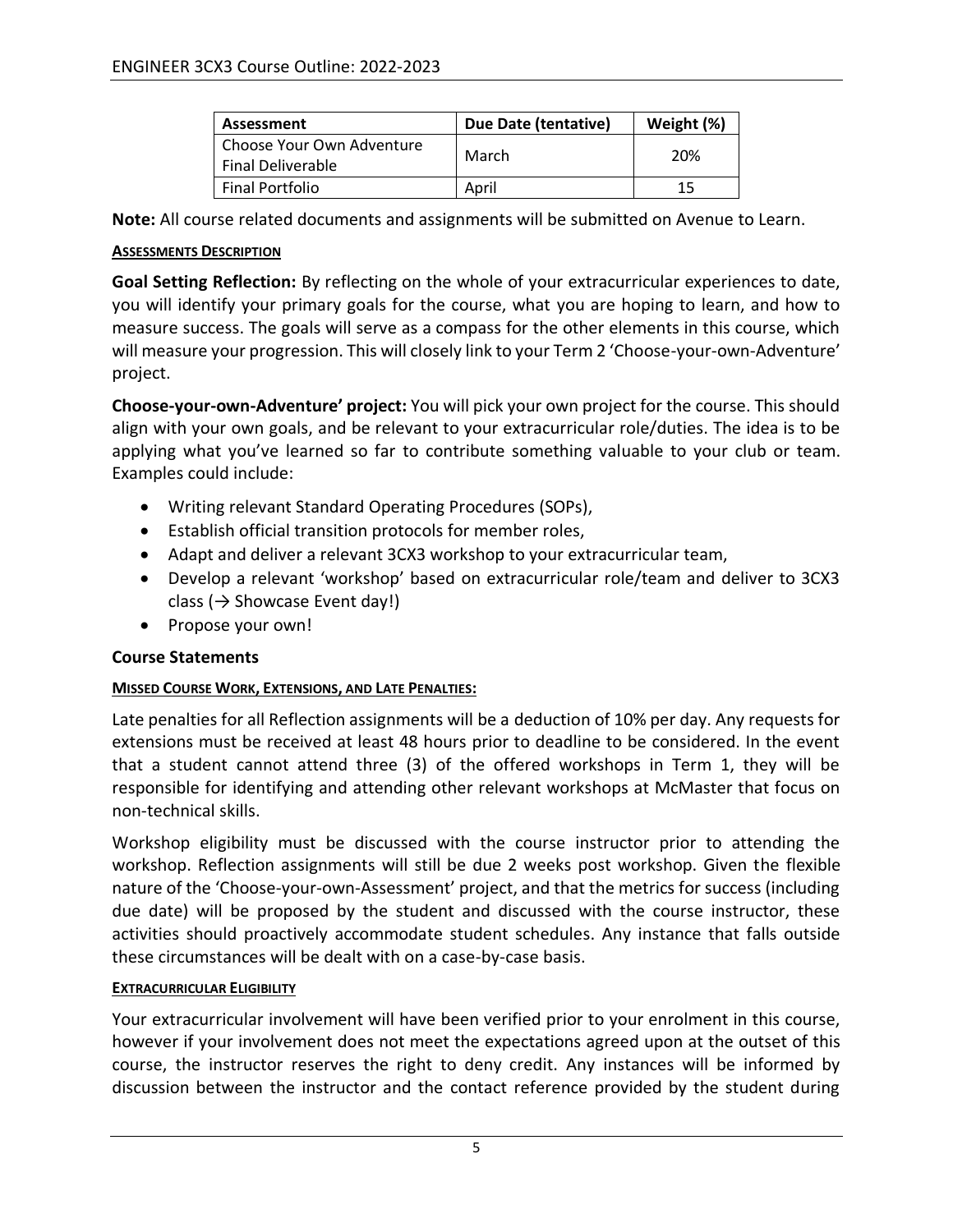enrolment. Some extracurriculars may be closely linked to outputs or deliverables that can serve to verify a student's involvement. For example, students enrolled in the MacChangers program, must successfully earn the certificate of completion granted at the end of the program to earn 3CX3 credit.

#### **GRADE APPEAL**

All queries or appeals of marks received on course work should be directed to Shelir no later than two weeks after releasing the grades. Any request after the deadline will not be accepted.

#### **University Policy Reminders**

#### **ACADEMIC INTEGRITY**

You are expected to exhibit honesty and use ethical behavior in all aspects of the learning process. Academic credentials you earn are rooted in principles of honesty and academic integrity. **It is your responsibility to understand what constitutes academic dishonesty.**

Academic dishonesty is to knowingly act or fail to act in a way that results or could result in unearned academic credit or advantage. This behavior can result in serious consequences, e.g. the grade of zero on an assignment, loss of credit with a notation on the transcript (notation reads: "Grade of F assigned for academic dishonesty"), and/or suspension or expulsion from the university. For information on the various types of academic dishonesty please refer to the Academic Integrity Policy, located at [https://secretariat.mcmaster.ca/university-policies](https://secretariat.mcmaster.ca/university-policies-procedures-guidelines/)[procedures-guidelines/](https://secretariat.mcmaster.ca/university-policies-procedures-guidelines/)

The following illustrates only three forms of academic dishonesty:

- plagiarism, e.g. the submission of work that is not one's own or for which other credit has been obtained.
- improper collaboration in group work.
- copying or using unauthorized aids in tests and examinations.

## **AUTHENTICITY/PLAGIARISM DETECTION**

**Some courses may** use a web-based service (Turnitin.com) to reveal authenticity and ownership of student submitted work. For courses using such software, students will be expected to submit their work electronically either directly to Turnitin.com or via an online learning platform (e.g. A2L, etc. ) using plagiarism detection (a service supported by Turnitin.com) so it can be checked for academic dishonesty.

Students who do not wish their work to be submitted through the plagiarism detection software must inform the Instructor before the assignment is due. No penalty will be assigned to a student who does not submit work to the plagiarism detection software. **All submitted work is subject to normal verification that standards of academic integrity have been upheld** (e.g., on-line search, other software, etc.). For more details about McMaster's use of Turnitin.com please go to [www.mcmaster.ca/academicintegrity.](http://www.mcmaster.ca/academicintegrity)

## **COURSES WITH AN ON-LINE ELEMENT**

**Some courses may** use on-line elements (e.g. e-mail, Avenue to Learn (A2L), LearnLink, web pages, capa, Moodle, ThinkingCap, etc.). Students should be aware that, when they access the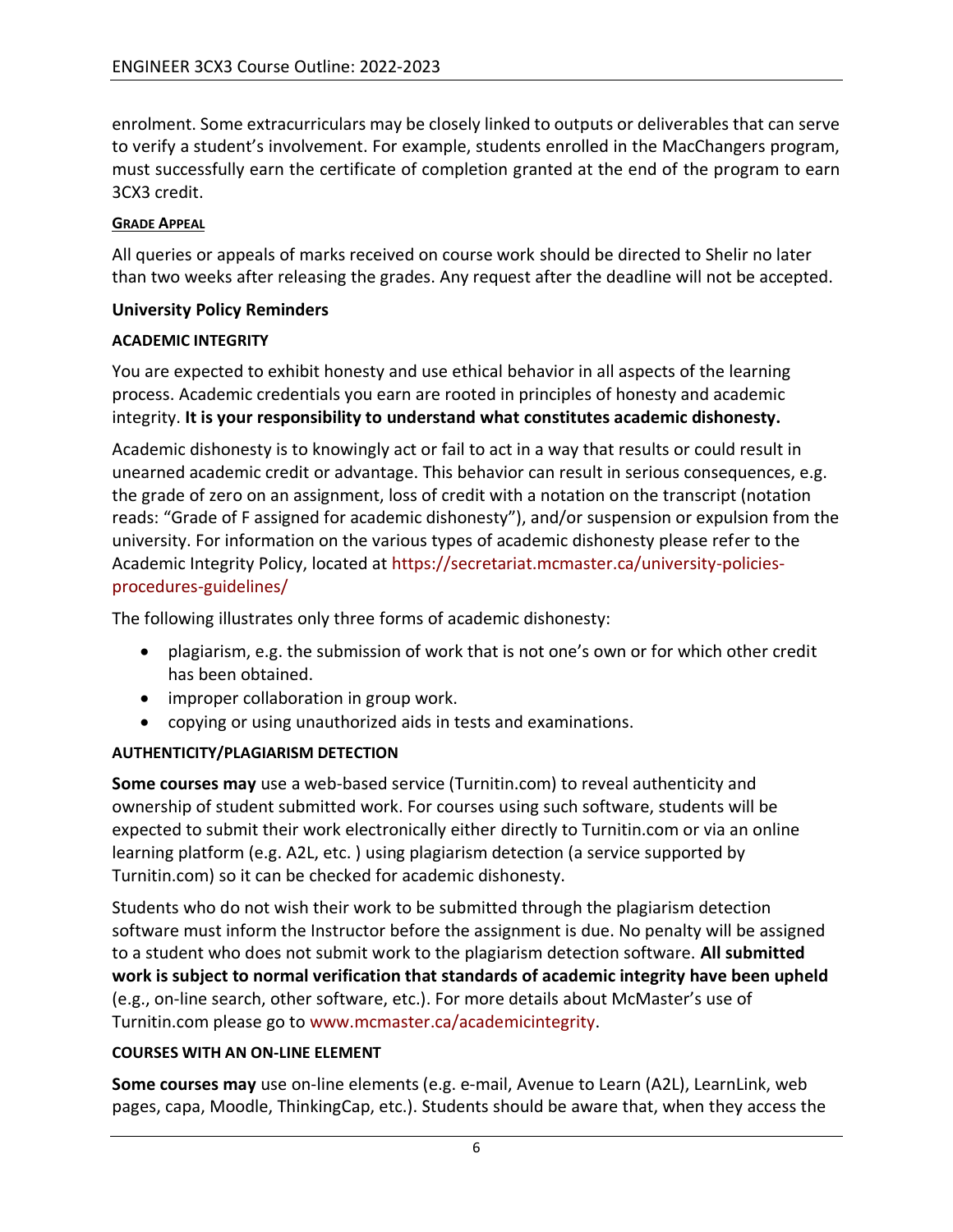electronic components of a course using these elements, private information such as first and last names, user names for the McMaster e-mail accounts, and program affiliation may become apparent to all other students in the same course. The available information is dependent on the technology used. Continuation in a course that uses on-line elements will be deemed consent to this disclosure. If you have any questions or concerns about such disclosure please discuss this with the course instructor.

## **ONLINE PROCTORING**

**Some courses may** use online proctoring software for tests and exams. This software may require students to turn on their video camera, present identification, monitor and record their computer activities, and/or lock/restrict their browser or other applications/ software during tests or exams. This software may be required to be installed before the test/exam begins.

## **CONDUCT EXPECTATIONS**

As a McMaster student, you have the right to experience, and the responsibility to demonstrate, respectful and dignified interactions within all of our living, learning and working communities. These expectations are described in the Code of Student Rights & Responsibilities (the "Code"). All students share the responsibility of maintaining a positive environment for the academic and personal growth of all McMaster community members, **whether in person or online**.

It is essential that students be mindful of their interactions online, as the Code remains in effect in virtual learning environments. The Code applies to any interactions that adversely affect, disrupt, or interfere with reasonable participation in University activities. Student disruptions or behaviours that interfere with university functions on online platforms (e.g. use of Avenue 2 Learn, WebEx or Zoom for delivery), will be taken very seriously and will be investigated. Outcomes may include restriction or removal of the involved students' access to these platforms.

## **ACADEMIC ACCOMMODATION OF STUDENTS WITH DISABILITIES**

Students with disabilities who require academic accommodation must contact Student Accessibility Services (SAS)at 905-525-9140 ext. 28652 or sas@mcmaster.ca to make arrangements with a Program Coordinator. For further information, consult McMaster University's Academic Accommodation of Students with Disabilities policy.

## **REQUESTS FOR RELIEF FOR MISSED ACADEMIC TERM WORK**

McMaster Student Absence Form (MSAF): In the event of an absence for medical or other reasons, students should review and follow the Academic Regulation in the Undergraduate Calendar "Requests for Relief for Missed Academic Term Work".

#### **ACADEMIC ACCOMMODATION FOR RELIGIOUS, INDIGENOUS OR SPIRITUAL OBSERVANCES (RISO)**

Students requiring academic accommodation based on religious, indigenous or spiritual observances should follow the procedures set out in the RISO policy. Students should submit their request to their Faculty Office *normally within 10 working days* of the beginning of term